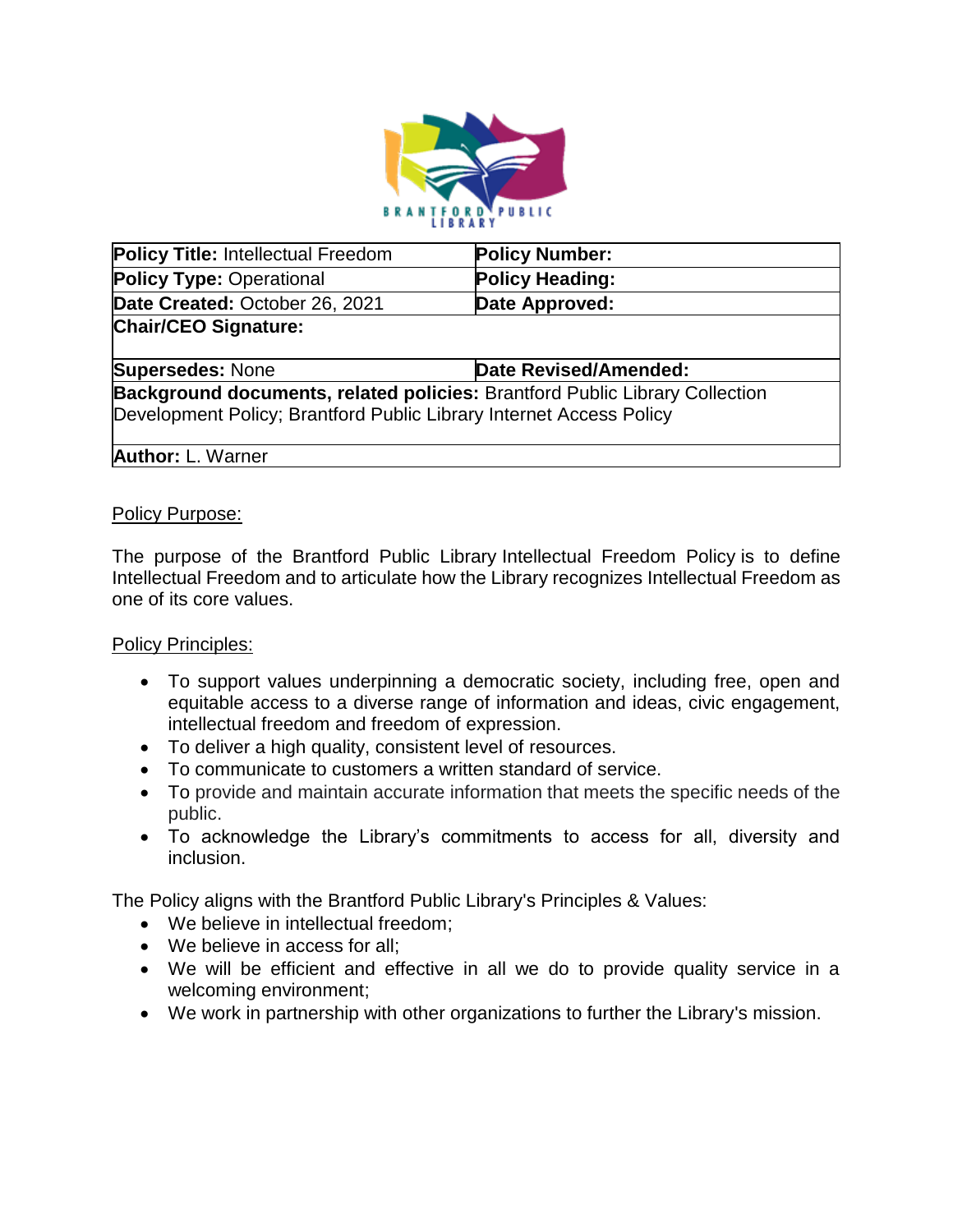## Policy Guidelines:

The Brantford Public Library recognizes its obligations under the Canadian Charter of Rights and Freedoms, which guarantees Canadians freedom of expression, including freedom of the press and other media.

The Brantford Public Library Board endorses the basic principles of Intellectual Freedom as outlined in the **Statement on Intellectual Freedom** as set out by the **Canadian Federation of Library Associations (CFLA)** and the **Ontario Library Association (OLA)** statement on the **Intellectual Rights of the Individual** to guide its decisions.

"It is the responsibility of libraries to guarantee and facilitate access to all expressions of knowledge and intellectual activity, including those which some elements of society may consider being unconventional, unpopular, or unacceptable. To this end, libraries shall acquire and make available the widest variety of materials."

The Library recognizes and abides by all laws dictated at the federal, provincial or municipal level, including the Criminal Code of Canada and the classifications assigned to films, television series and video games by the Ontario Film Review Board.

While Library staff may assist customers, the ultimate right and responsibility for choosing and using Library materials, spaces and services rest with the individual.

The availability of an item within the Library's collections does not indicate endorsement of its content by the Library. The Library recognizes that some resources selected for its collections may be controversial, unconventional, or unpopular.

The principles outlined in this policy cover all library materials, services and operations.

# **Collection Development:**

As per the Library's Collection Development Policy, the materials in the Library are selected to offer a diverse, balanced and high-quality collection representing multiple viewpoints. The Library's selection criteria include, but are not limited to:

- Relevance to community needs;
- Importance as a historical document or as a current event;
- Relation to the existing collection and other materials on the subject;
- Popularity and local demand;
- Comprehensive treatment of a subject and clarity;
- Timeliness, integrity and accuracy of information;
- Reputation, skill and authority of the author and publisher.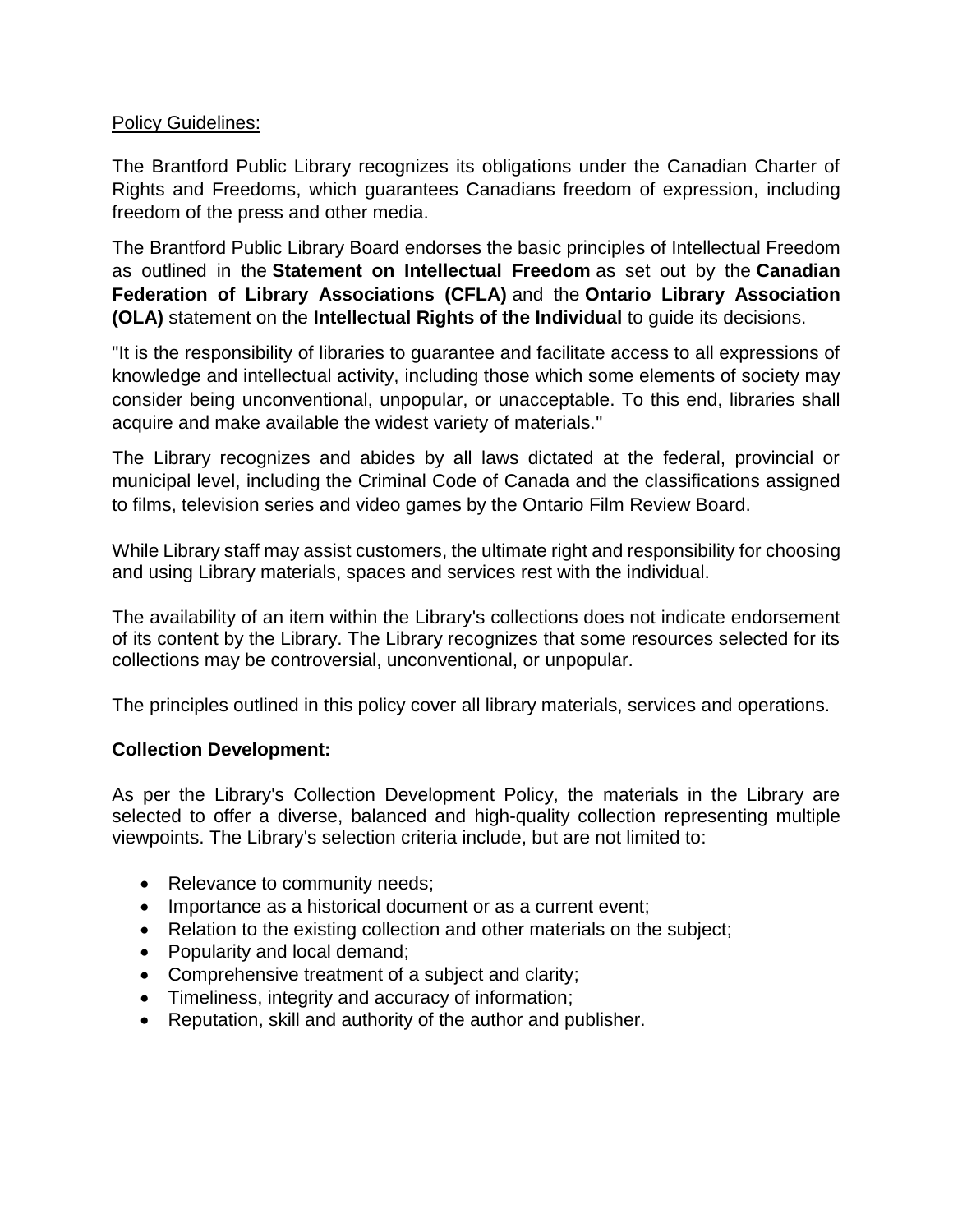## **Hate Speech:**

The Library's position on intellectual freedom does not apply to expressing or disseminating views that promote and/or incite hatred. Such communications, as outlined in the Criminal Code of Canada, are prohibited at Brantford Public Library. Canadian courts determine what constitutes hate speech.

## **Parental Responsibility:**

Responsibility for children's or teens' choice and use of resources rests with their parent(s) or legal guardian(s). Resource selections are not restricted by the possibility that children or teens may access materials their parent(s) or legal guardian(s) may consider inappropriate. The Library believes in the freedom of the individual and the right and obligation of parent(s) or legal guardian(s) to guide, develop, interpret, and maintain their code of values in their family. Therefore, the Library will not limit individuals' access to the content included in its collections.

## **Computers and the Internet:**

The Library provides mainly unfiltered internet access to support intellectual freedom, which means we commonly do not block websites. However, users must comply with our Rules of Conduct and Internet Access Policy. Illegal activity is prohibited on Brantford Public Library's computers and servers.

## **Requests for Reconsideration:**

Brantford Public Library recognizes the right of individuals to express opposition to creative ideas in Library materials or services. Customers may submit a written Request for Reconsideration form. This form can be completed online or submitted at any point of service. Reconsideration requests will be explored and responded to by the Manager, Library Resources. The CEO / Chief Librarian holds the ultimate authority to decide whether or not to uphold the material or service.

The Library also upholds values supporting access for all, diversity and inclusion. As such, the Library's Request for Reconsideration process will include consideration for these core values as well as the Intellectual Freedom Policy.

### Applicable Legislation:

*[Canadian Charter of Rights and Freedoms](https://laws-lois.justice.gc.ca/eng/const/page-15.html)*: Section 2(b) of the Charter of Rights and Freedoms protects "freedom of thought, belief, opinion and expression, including freedom of the press and other media of communication."

*[Criminal Code:](https://laws-lois.justice.gc.ca/eng/acts/c-46/)* Section 63 pertains to Unlawful Assemblies and Riots. Section 297 pertains to defamatory libel. Section 318 pertains to hate propaganda.

*[Ontario Human Rights Code:](https://www.ontario.ca/laws/statute/90h19#BK2)* Subsection 13 pertains to infringing on freedom from discrimination.